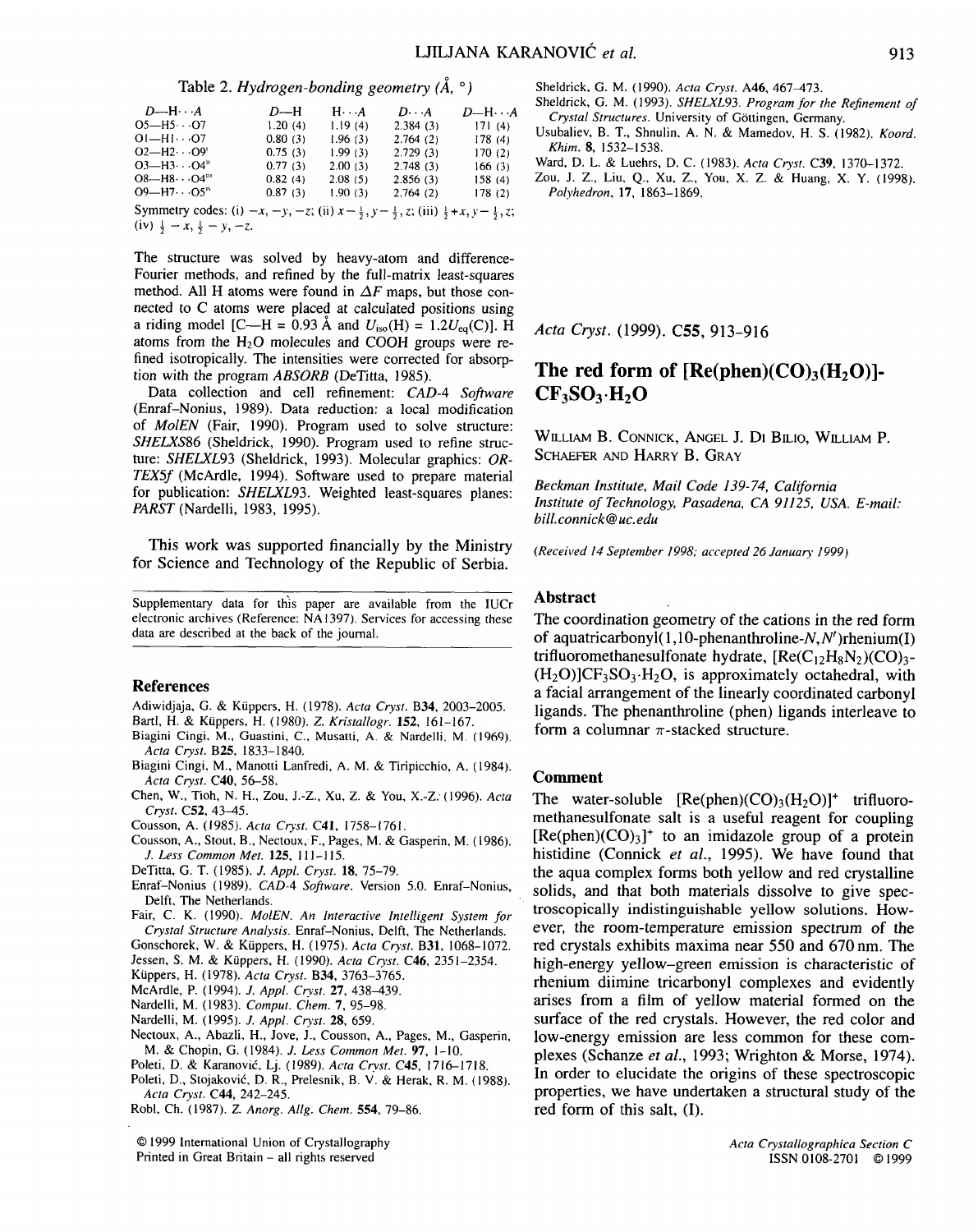

The red crystals contain two crystallographically distinct cations,  $A$  and  $B$  (corresponding to Re1 and Re2, respectively), with nearly identical geometries (Fig. 1). The coordination geometry is approximately octahedral, with a facial arrangement of the linearly coordinated carbonyl ligands. Distances and angles in the phenanthroline (phen) ligand are normal (Orpen *et al.,*  1989). The structure of the cation is very similar to that of  $[Re(phen)(CO)_3(imidazole)]^+$  and related complexes (Connick *et al.,* 1995; Wallace *et al.,* 1995). As



Fig. 1. *ORTEPII* (Johnson, 1976) drawings of the two independent cations, (a) A and (b) *B,* showing the atom-numbering system and 50% probability ellipsoids. H atoms are not shown.

expected, the Re---C distance *trans* to the water ligand  $[1.887(10)$  and  $1.868(10)$   $\AA$  is slightly shorter than found for related complexes with pyridyl  $[1.90(2)$  Å; Wallace *et al.,* 1995] and imidazole ligands [1.915 (6) A; Connick *et al.*, 1995]. The corresponding Re--O distance  $[2.214(6)$  and  $2.210(6)$  Å] is longer than found for complexes with negatively charged O-donor ligands; 2.18 Å in  $[Re(bpy)(CO)_3(CF_3SO_3)]$  (Calabrese & Tam, 1987), 2.188 (13) Å in  $[Re(bpy)(CO)_3(PO_2F_2)]$ (Guilhem *et al.*, 1989) and 2.19 Å in  $[Re(bpy)(CO)]$ <sup>2</sup>  $(HCO<sub>2</sub>)$ ] (Horn & Snow, 1980). The coordination geometry within the equatorial plane exhibits approximate  $C_2$ symmetry, with similar equatorial  $Re-C$  bond lengths  $[1.911(10), 1.910(11), 1.902(10)$  and  $1.909(10)$  Å], as well as similar equatorial  $C$ - $O$  bond lengths  $[1.149(14), 1.152(13), 1.154(13)$  and  $1.157(13)$  Å]. In the case of  $[Re(phen)(CO)_3(imidazole)](SO_4)_2.4H_2O$ , steric and electronic effects due to twisting of the imidazole group about the Re-N bond result in significantly dissimilar equatorial Re- $\sim$ C bond lengths [1.907 (6) and 1.953 (6) Å], as well as dissimilar  $C$ — $O$  bond lengths  $[1.149(7)$  and  $1.116(8)$  Å].

Close intermolecular contacts  $( $3.0 \text{ Å}$ ) between the$ O atoms of the trifluoromethanesulfonate anion and the coordinated and solvent water molecules suggest extensive hydrogen bonding linking the cations, anions and water of crystallization. However, due to solvent disorder, this network was not fully elucidated.

The phenanthroline groups of the rhenium cations interleave to form a  $\pi$ -stacked columnar structure parallel to the  $c$  axis, with the equatorial carbonyl groups thrust to the periphery of the column. The cations are sequentially positioned along this chain forming an  $\cdots \overline{A}^{\dagger}AB^{ii}B \cdots$  motif [symmetry codes: (i)  $-x+1$ ,  $-y+1$ ,  $-z$ ; (ii)  $-x+1$ ,  $-y+1$ ,  $-z+1$ ] (Fig. 2). The interplanar spacing between the centrosymmetrically related (and hence parallel) phen ligands  $\hat{B}$  and  $\hat{B}$ <sup>ii</sup> is 3.45 Å, with closest contacts  $C21 \cdots C26$  [3.466 (13) Å] and C23...C30 [3.504 (12) Å]. The spacing between the A and  $A^i$  phen ligands is slightly larger (3.53 Å). Consecutive  $\overline{A}$  and  $\overline{B}^{ij}$  (as well as  $\overline{A}^{i}$  and  $\overline{B}$ ) phen groups along the chain are not quite parallel, making a dihedral angle of  $12.2(1)^\circ$ ; the shortest intermolecular contacts are C12...C30 [3.373 (12) Å] and C16...C26  $[3.384 (14)$  Å]. Whereas there are ten intermolecular contacts less than 3.65 Å between consecutive B and  $B<sup>ii</sup>$  phen ligands, and seven contacts between consecutive A and  $B<sup>ii</sup>$  phen ligands, there are only two contacts as short between the A and  $A^i$  phen groups (Table 2). Thus, this one-dimensional  $\pi$ -stacked structure may be regarded as a chain of  $AB^{ii}BA^{ii}$  tetrameric units with shortest phen...phen contacts between cations  $B$  and  $B^{ii}$ .

This packing arrangement suggests that the red color of these crystals is related to the interactions between phen ligands of adjacent cations. Similar  $\pi$ -stacked structures have been proposed to account for the per-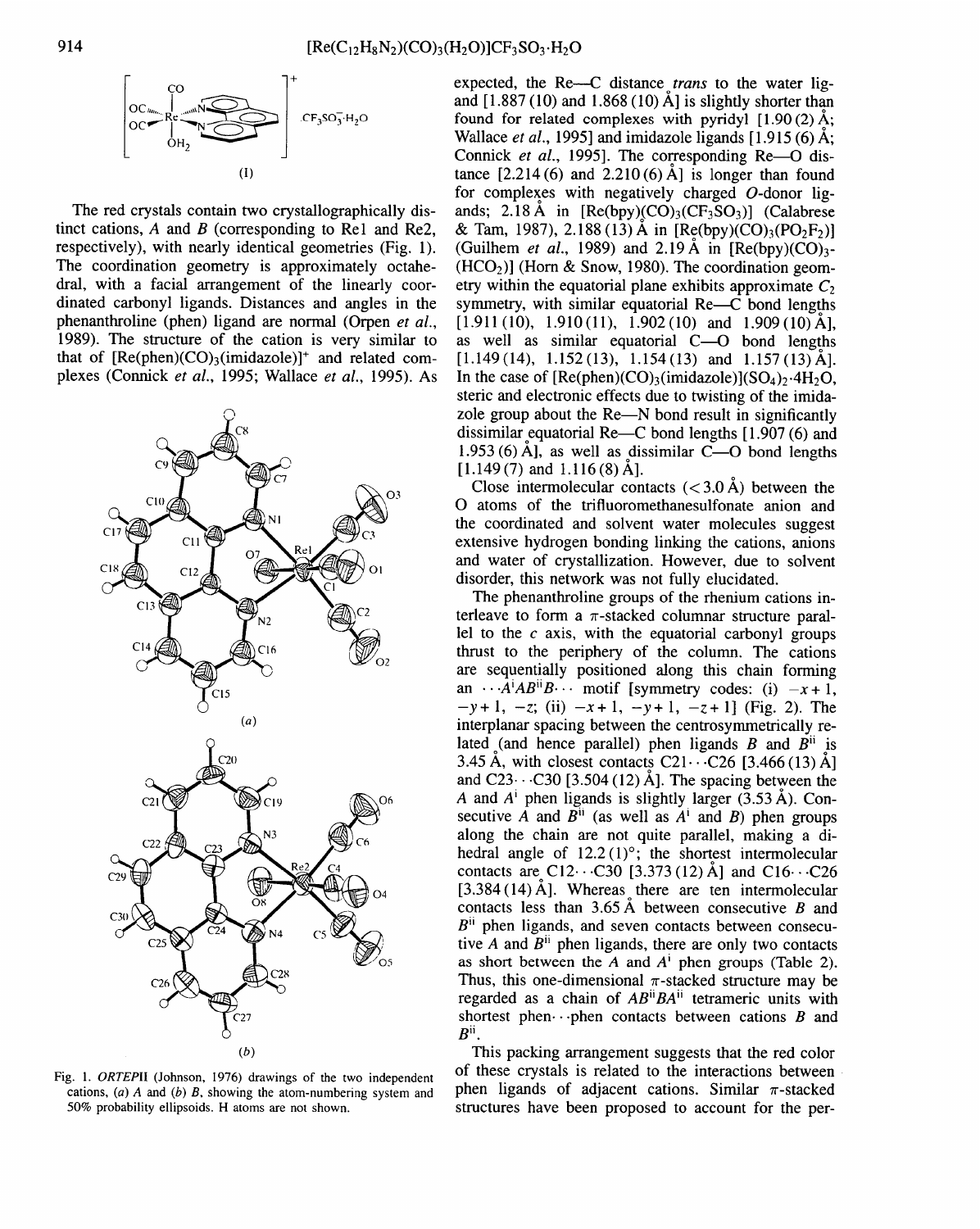

Fig. 2. A view showing four cations *(AiABiiB)* stacked along the c axis. Intermolecular contacts  $\leq$ 3.50 Å between phen ligands are shown as dashed lines. H atoms are not shown.

turbed absorption and emission properties of [Ru(3,3' biisoquinoline)<sub>3</sub>](PF<sub>6</sub>)<sub>2</sub> crystals (Kato *et al.*, 1992) and platinum(II) diimine complexes (Bailey *et al.,* 1995; Kato *et al.,* 1996). The effects on the spectroscopy appear more pronounced for the extended  $\pi$ -stacked structure of  $[Re(phen)(CO)_3(H_2O)]CF_3SO_3·H_2O$  than in the case of  $\pi$ -stacked dimers of platinum(II) diimine complexes (Kato *et al.,* 1997; Miskowski & Houlding, 1989).

### **Experimental**

Crystals of (I) were grown by slow evaporation of an aqueous solution of  $[Re(phen)(CO)_3(H_2O)]CF_3SO_3$  (Sullivan & Meyer, 1984).

# *Crystal data*

 $[Re(C_{12}H_8N_2)(CO)_3(H_2O)]$ - $CF<sub>3</sub>SO<sub>3</sub>·H<sub>2</sub>O$  $M_r = 635.54$ Triclinic  $P<sub>1</sub>$  $a = 12.922(2)$  Å  $b = 13.914(2)$  Å  $c = 14.263(6)$  Å  $\alpha = 65.05(2)^{\circ}$  $\beta = 73.30(3)$ °  $\gamma = 64.59(1)$ °  $V = 2082.4(11)$   $\mathrm{\AA}^3$  $Z=4$  $D_x = 2.027 \text{ Mg m}^{-3}$  $D_m$  not measured Mo *Ka* radiation  $\lambda = 0.7107$  Å Cell parameters from 25 reflections  $\theta = 10 - 11^{\circ}$  $\mu = 6.01$  mm<sup>-1</sup>  $T = 295 K$ Irregular  $0.41 \times 0.26 \times 0.22$  mm Red-orange

| ілата сонесноп                                      |                                    |
|-----------------------------------------------------|------------------------------------|
| Enraf-Nonius CAD-4                                  | 5421 reflections with              |
| diffractometer                                      | $I > 2\sigma(I)$                   |
| $\omega$ scans                                      | $R_{\text{in}} = 0.034$            |
| Absorption correction:                              | $\theta_{\text{max}} = 25^{\circ}$ |
| $\psi$ scan (North <i>et al.</i> ,                  | $h = -13 \rightarrow 15$           |
| 1968)                                               | $k = -13 \rightarrow 15$           |
| $T_{\text{min}} = 0.172$ , $T_{\text{max}} = 0.267$ | $l = -15 \rightarrow 16$           |
| 14 739 measured reflections                         | 3 standard reflections             |
| 7218 independent reflections                        | frequency: 150 min                 |

### *Refinement*

*Data collection* 

| Refinement on $F^2$                   | $\Delta \rho_{\text{max}} = 2.06 \text{ e } \text{\AA}^{-3}$ |
|---------------------------------------|--------------------------------------------------------------|
| $R(F) = 0.058$                        | $\Delta \rho_{\text{min}} = -1.86 \text{ e} \text{ Å}^{-3}$  |
| $wR(F^2) = 0.075$                     | Extinction correction:                                       |
| $S = 1.66$                            | (Larson, 1967)                                               |
| 7218 reflections                      | Extinction coefficient:                                      |
| 560 parameters                        | $1.4(14) \times 10^{-7}$                                     |
| H atoms: see below                    | Scattering factors from                                      |
| $w = 1/[\sigma^2(F_o^2)]$             | International Tables for                                     |
| $(\Delta/\sigma)_{\text{max}} = 0.04$ | Crystallography (Vol. C)                                     |

intensity decay: 1.2%

# Table 1. *Selected geometric parameters (Å, °)*

| $Re1 - N1$          | 2.171(7)  | $Re2 - N3$          | 2.164(7)  |
|---------------------|-----------|---------------------|-----------|
| $Re1 - N2$          | 2.183(7)  | $Re2 - N4$          | 2.178(7)  |
| $Re1 - 07$          | 2.214(6)  | $Re2 - 08$          | 2.210(6)  |
| $Re1 - C1$          | 1.887(10) | $Re2 - C4$          | 1.868(10) |
| $Re1 - C2$          | 1.911(10) | Re2—C5              | 1.902(10) |
| $Re1-C3$            | 1.910(11) | $Re2-C6$            | 1.909(10) |
| $N1 - Re1 - N2$     | 75.9(2)   | $N3 - Re2 - N4$     | 75.8(3)   |
| $N1$ —Re $1$ —O7    | 82.1(2)   | N3—Re2—O8           | 79.4(2)   |
| $N2 - Re1 - O7$     | 80.3(2)   | N4—Re2—O8           | 80.7(2)   |
| $C2$ —Rel—N2        | 98.2(4)   | $C5 - Re2 - N4$     | 98.0(4)   |
| $C2$ —Re $1$ —O7    | 95.7(3)   | $C5 - Re2 - O8$     | 95.2(3)   |
| $C2 - Re1 - C3$     | 88.4 (4)  | $C5 - Re2 - C6$     | 87.8(4)   |
| $C2$ —Rel—Cl        | 87.1(4)   | $C5 - Re2 - C4$     | 87.2(4)   |
| $C3$ —Re $1$ —N $1$ | 97.3(4)   | $C6$ —Re $2$ —N $3$ | 98.3(4)   |
| $C3$ -Rel-07        | 93.1(4)   | C6-Re2-08           | 96.0(3)   |
| $C3$ —Rel—Cl        | 88.5(4)   | C6—Re2—C4           | 88.6 (4)  |
| $Cl$ -Rel -Nl       | 95.0(3)   | $C4$ —Re $2$ —N $3$ | 97.8(4)   |
| $Cl$ -Rel - $N2$    | 97.9(3)   | $C4 - Re2 - N4$     | 94.5(4)   |

# Table 2. *Intermolecular phen...phen contacts less than*

| $3.65\AA$                     |           |                                |            |  |  |  |
|-------------------------------|-----------|--------------------------------|------------|--|--|--|
| $A \cdot \cdot \cdot A^{i}$   |           | $A \cdots B^{i}$               |            |  |  |  |
| $C10 \cdots C18$              | 3.561(13) | $C10 \cdots C29$ <sup>n</sup>  | 3.531(12)  |  |  |  |
| $C13\cdots C17'$              | 3.645(13) | $C11 \cdots C30$ <sup>n</sup>  | 3.476 (12) |  |  |  |
|                               |           | $C12 \cdots C25$ "             | 3.626(12)  |  |  |  |
| $B \cdots B^{ii}$             |           | $C12 \cdots C30$ <sup>11</sup> | 3.373(12)  |  |  |  |
| $C21 \cdots C26^n$            | 3.466(13) | $C13 \cdots C25$ "             | 3.583(12)  |  |  |  |
| $C22 \cdot \cdot \cdot C25$ " | 3.497(12) | $C15 \cdots C26$               | 3.537(14)  |  |  |  |
| $C22 \cdots C26$              | 3.534(13) | $C15 \cdots C27$               | 3.535(14)  |  |  |  |
| $C23 \cdots C25$ "            | 3.644(12) | $C16 \cdots C26$ "             | 3.384(14)  |  |  |  |
| $C23 \cdots C30$ "            | 3.504(12) | $N2 \cdots C26$ <sup>n</sup>   | 3.603(12)  |  |  |  |
| $C24 \cdots C29$              | 3.514(12) | $C17 \cdots C29$ <sup>n</sup>  | 3.624(13)  |  |  |  |
| $C24 \cdot C30$ <sup>"</sup>  | 3.574(12) |                                |            |  |  |  |

Symmetry codes: (1)  $1 - x$ ,  $1 - y$ ,  $-z$ ; (11)  $1 - x$ ,  $1 - y$ ,  $1 - z$ .

The Re-atom positions were found from a Patterson map and the remaining heavy-atom coordinates were obtained from subsequent structure-factor Fourier calculations. H atoms were positioned by calculation (C—H 0.95 Å), assigned B values